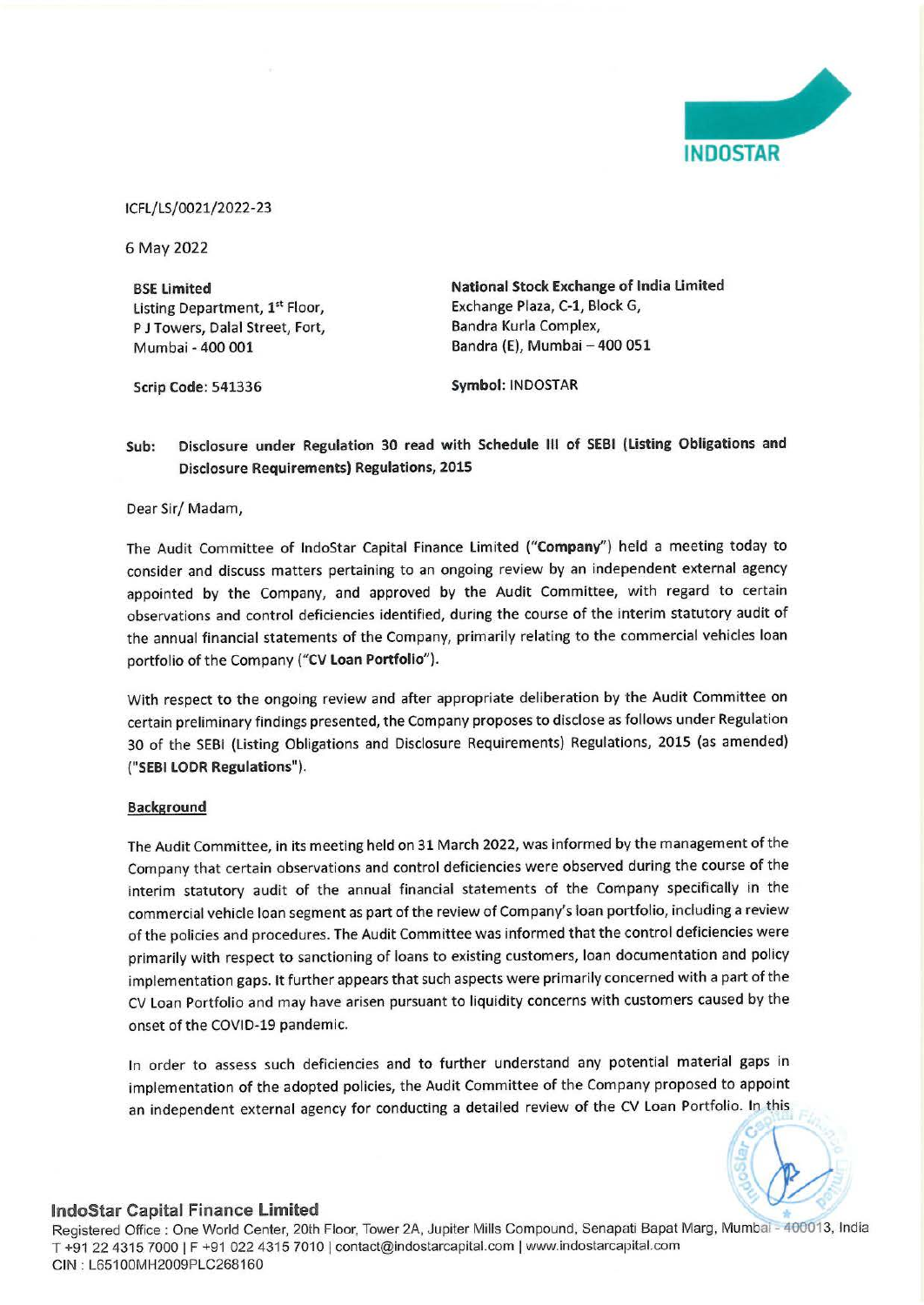

regard, the Audit Committee, in the same meeting approved the appointment of Ernst &Young LLP **("E& V")** for conducting a review of the policies, procedures and practices of the Company relating to the sanctioning, disbursement and collection of CV Loan Portfolio along with assessing the adequacy of the expected credit loss allowance **("Loan Portfolio Review").** 

### **Preliminary Findings of the Commercial Vehicle Loan Portfolio Review**

While the Loan Portfolio Review is still ongoing, the Audit Committee in its meeting held on 6 May 2022, was informed by E&Y of certain preliminary findings of Loan Portfolio Review thus far **("Preliminary Findings").** 

Briefly, the Preliminary Findings primarily pertain to certain control deficiencies that were observed with respect to the following:

- (a) deviations from the credit policy of the Company in approval processes for loans to existing customers and waivers in foreclosure cases in cases of certain loans;
- (b) for restructured loans the Company did not follow the steps as detailed in the control description.

In this regard, it is likely that the Company may be required to make an additional estimated credit loss (ECL) provisioning between INR 557 crores to INR 677 crores **("Potential Additional Provisioning").** 

The Loan Portfolio Review is ongoing and the assessment of the Potential Additional Provisioning and relevant issues may undergo revisions.

### **Next Steps**

The Loan Portfolio Review is expected to be completed by the time of finalisation of the audited financial statements of the Company for the year ended 31 March 2022 and the impact of the Loan Portfolio Review shall be disclosed in the audited financial statements of the Company.

While the Potential Additional Provisioning is expected to impact the Company's net-worth and capital adequacy ratio, the Company is expected to continue to be adequately capitalized, will be in compliance with capital adequacy norms and have sufficient liquidity to satisfy its short-term and longterm liabilities.

The capital adequacy ratio **("CAR")** of the Company as of 31 December 2021 was 35.1%. Assuming the higher end of the range of Potential Additional Provisioning, the revised CAR as on 31 December 2021 would be approximately above 25%. These estimates are based on the Potential Additional Provisioning and are subject to finalisation of audited financial statements of the Company for the year ended 31 March 2022.